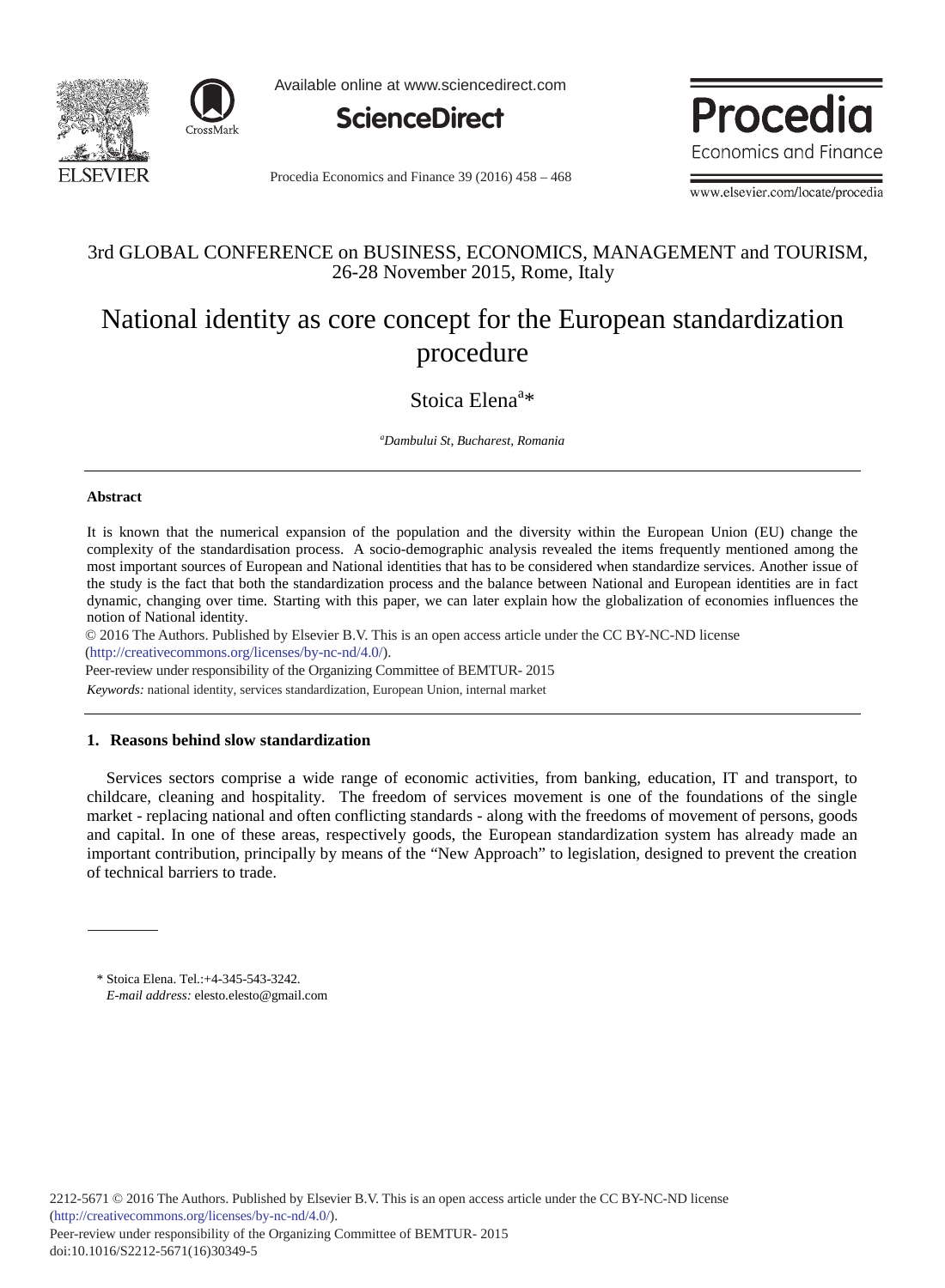The European Council of 4 February 2011 confirmed that standardization is a crucial framework condition to boost private investment in innovative services and that standardization processes should be accelerated, simplified and modernized. For that, the ESOs should reduce the average time to develop European standardization deliverables requested by the Commission (50%) until 2020. In addition, the Regulation will streamline and shorten the procedure for objections to a harmonized standard.

Despite the increasing growth of the standardization provision role, standardization activity has been controlled towards local development, with the vast majority of service standards developed at national, rather than European level. In this situation we raise the question relating to the slow standardization process and the reason behind that. To offer pertinent answers, we decided to investigate also the impact of diverse national identity and the integrated migration process studies at the EU level.

# **2. Understanding the diversity**

#### *2.1. Standardization provision challenges a top to bottom concept*

The role of services standards is to support the development of the single market for services as the Project  $2020^{\dagger}$ states and has been increasingly promoted and formally recognized by the European Commission in 2006, through its Directive on Services, as well as in other important legislation<sup>‡</sup>. The revision of the European legislation on standardization has been elected as one of the  $12$  priority actions of the Single Market Act<sup>§</sup>. In order to avoid fragmentation of the market by proliferating national service standards and to facilitate the cross-border provision of services, standardisation should be developed at European level, taking full account of market needs\*\*. So, in 2013, to ensure that Europe's standardisation system can meet business' challenges, the Commission proposed a reform package†† including a new Regulation on European standardisation which took effect from 1 January 2013. This reform aimed at increasing the system's inclusiveness, speed, responsiveness, transparency, flexibility and scope. Starting with this study, we can later explain how the globalization of economies influences the notion of National identity.



Fig. 1. The two dimensions of national identity (Cohen,1994) and the standardization policy

 $^{\dagger}$  A strategic vision for European standards: Moving forward to enhance and accelerate the sustainable growth of the European economy by 2020 ‡ COM (2011) 0206: Single Market Act, Proposal for a regulation on European standardization

<sup>§</sup> COM/2011/0206: Single Market Act, Twelve levers to boost growth and strengthen confidence "Working together to create new growth", Point  $2.5.$ 

Regulation 1025/2012/EU of the European Parliament and of the Council of 25 October 2012 on European standardisation OJ L 316/12

 $<sup>††</sup>$  COM(2014) 500: "The annual Union work programme for European standardisation for 2015"</sup>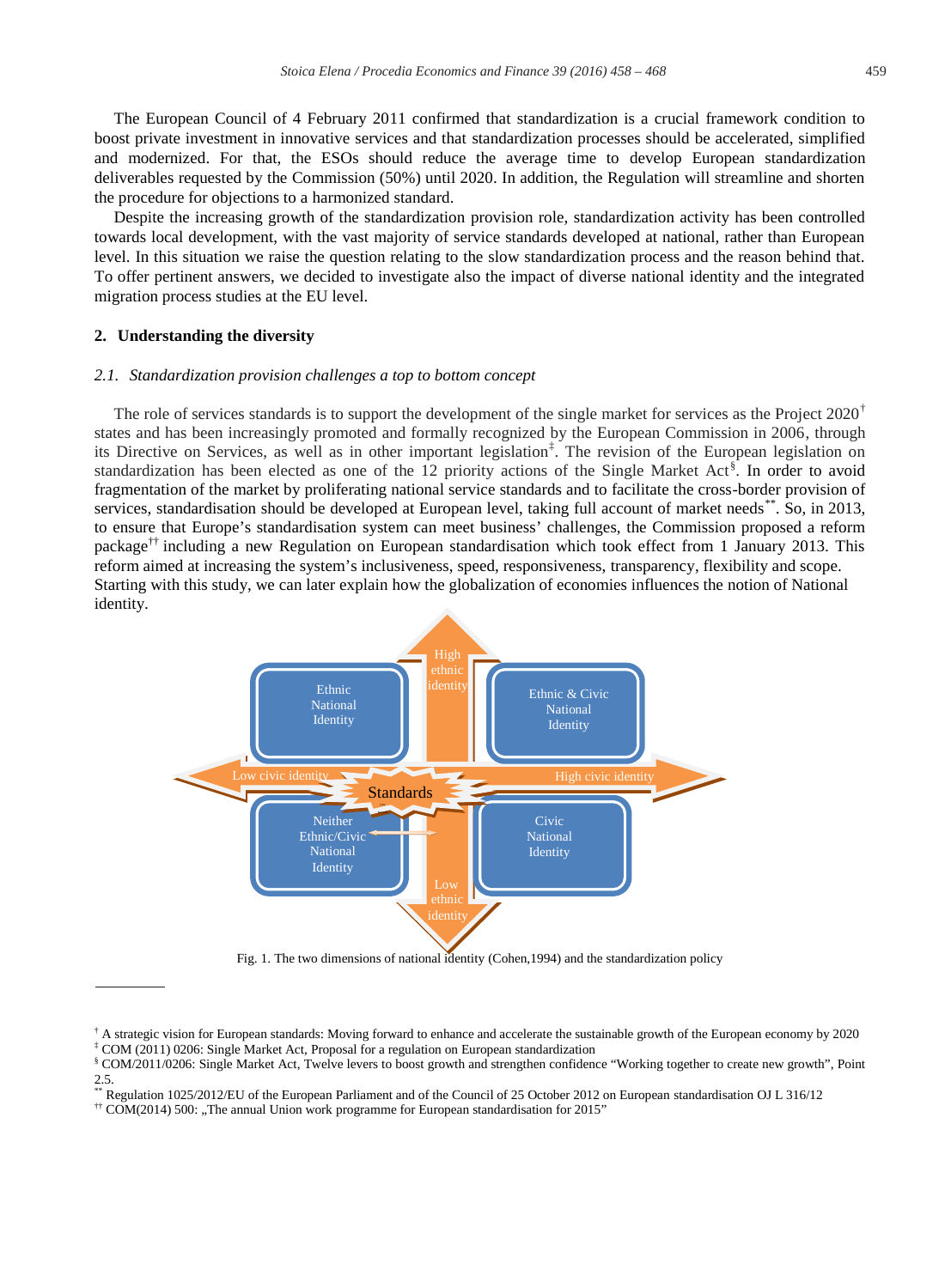#### *2.2National identities seeking for homogenization*

Literature on "national identity" is vast, but the background is developed mainly from only one side, with a lack of global vision and a need of series of historical case studies focus on interrelated areas: ethnic communities, tendencies in education and communication, geopolitical changes, national structures, uniformity and continuity elements, national myths and legends.

In contemporary literature, Smith (1992) locates the origins of modern nations in pre-modern culture (ethnies) and underline that nations emerge out of pre-existing ethnic groups. He considered that each ethnic group should have, at least, a myth of common ancestry, shared historical memories, a collective name, and an association with a specific territory. Smith sees symbols playing particular importance to identity. National identity is built through specific social dramas and events in which the meaning of the nation is contested and potentially transformed. Cultural differences can be seen also inside a nation, but in this case we consider nation as a cultural homogeneous area, with one national identity representation in material symbols, in rituals that succeed taking hold the national culture (Sewell, 1999).

On the other hand, many studies see the national identity in various dimensions: territorial boundary of separate cultural populations; the nature of myths of origin and historical memories; a mass standardized culture; a unified system of common legal rights.

Modernist such as Ernest Gellner (1964) considers that nations are socially constructed by those in authority, to serve a specific purpose, generally to modernise the economy and society. Part of the process, Gellner argues, is that symbols were and continue to be manipulated to gain the support of the masses. Roger Brubaker (1992) speaks about one's nation that shapes the institutional realities of statehood inform immigration policies, and affect integration practices.

Some contemporary theories tell that there are signs of a kind of fear of what might be called "placelessness" signifying a loss of roots in this globalizing world. What might be called "hybrid identities" arise from international migration. This is increasingly a global phenomenon. People may define themselves by the place of origin of their ancestors, identifying perhaps as Turkish Germans or Syrian Greeks. An identity with other nations beyond one's country of residence is called "transnational identity" (Airriess and Miyares 2007). The authors demonstrate that more recent immigrants are generally more likely to retain stronger contact with their places of origin through remittances and still-active migration chains. Among immigrant groups that have been in a host country for generations, transnational identity becomes more of an occasional nostalgic gesture (Hawkins, 2007).

To conclude, Ernest Renan underlines the three things that constitute the spiritual principle of the unity of a nation: ". . . the possession in common of a rich legacy of memories . . . the desire to live together, [and] the will to perpetuate the heritage that one has received in an undivided form". (Renan, 1990).

#### **3. Contradictions between national and European**

#### *3.1 The real level of standards harmonization*

During the period 1998-2004 almost a quarter (24%) of the new service standards developed were at European (as compared to national) level, but more recently (2005-2011) this share has fallen to just 17%.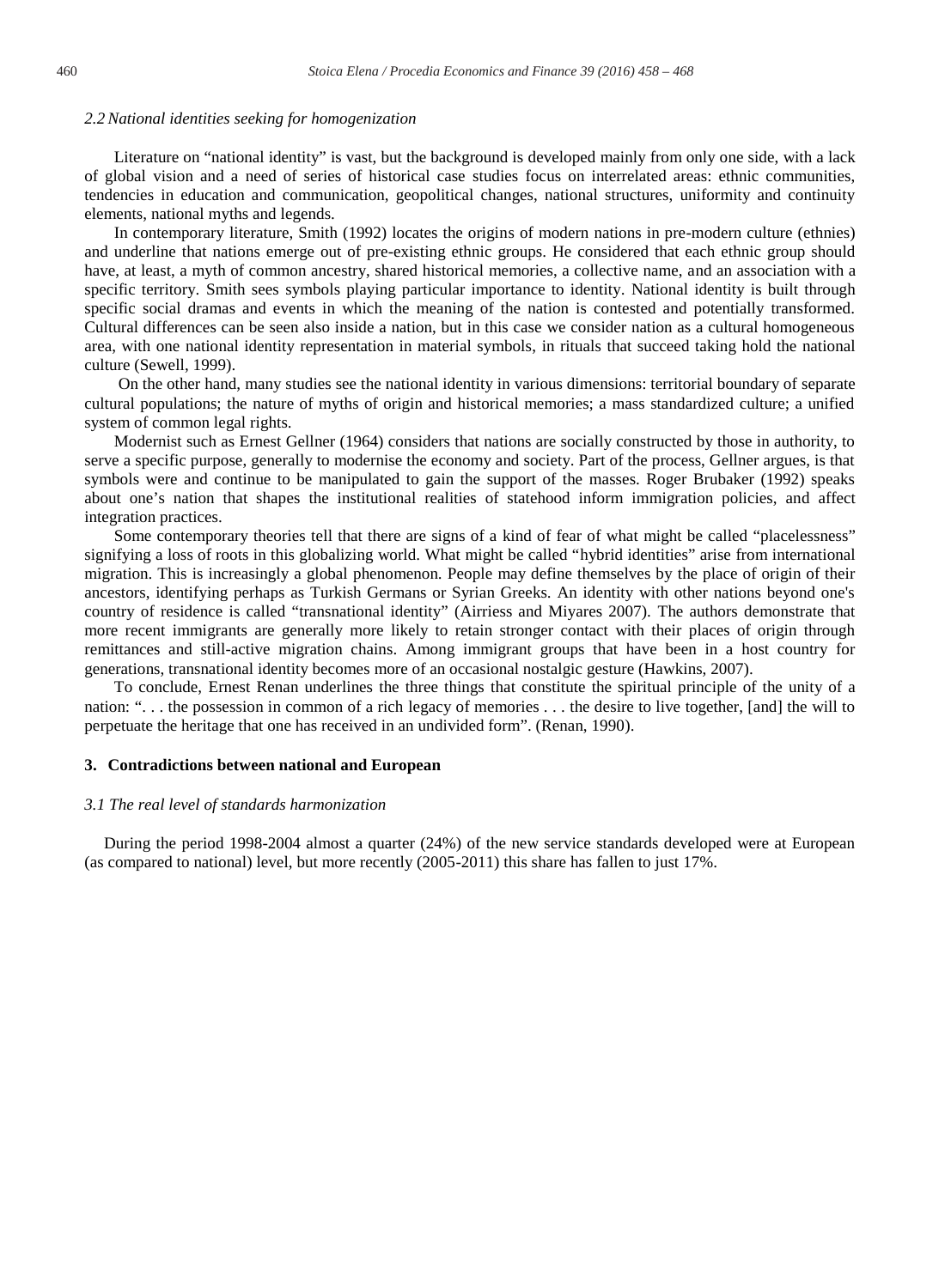

Fig. 2. Comparing national and European published standards by year of publication

A study made by Technopolis Group<sup>##</sup> (2012) in the services area has identified a total of 55 full European standards and 380 full national standards. This is a relatively small number in comparison to the several thousand product standards developed at national and European levels over the past few decades.



Fig.3. Share of national and European standards

<sup>‡‡</sup> Nordic Innovation Report 2012: A study on services certification linked to service standards at national level in Europe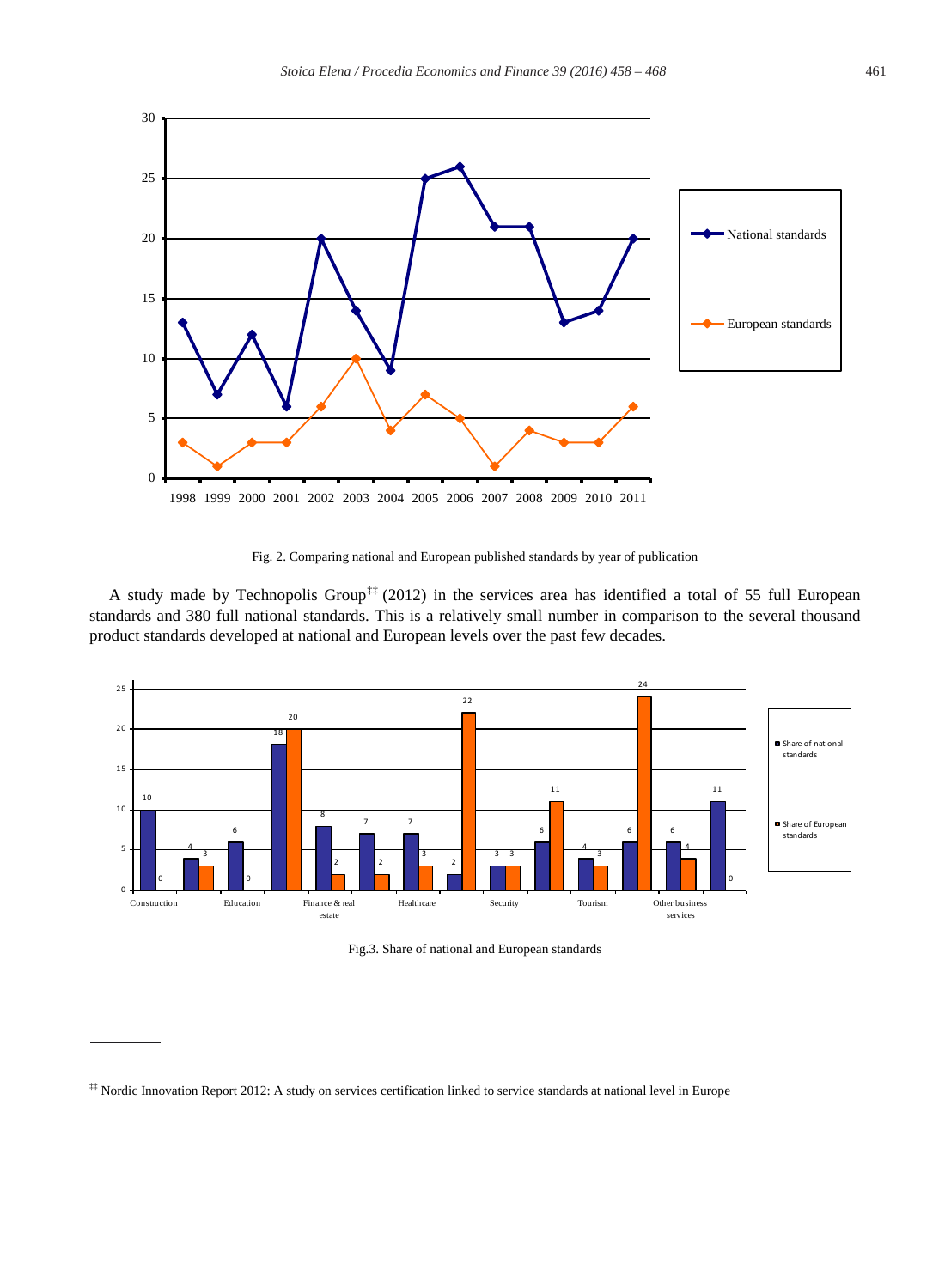The same study has identified 163 relevant certification schemes, which are operated by 41 different Certification Bodies based in 17 different countries. The 163 schemes collectively cover 111 different service standards, or 26% of those identified through the study. Based on these results we can say that around one in four of the national and European service standards developed appear to have certification schemes linked to them. A higher proportion of the European service standards have linked certification schemes (44%) as compared to national service standards (23%).

Table 1. Areas of harmonized services and affected by certification schemes

| raoic 1.7 neas or narmombea services and arrected by cortification senemes |                                                             |                                                              |                                                               |
|----------------------------------------------------------------------------|-------------------------------------------------------------|--------------------------------------------------------------|---------------------------------------------------------------|
| Main<br>domains                                                            | Services with a<br>high ratio of<br>National to<br>European | Services with a<br>low number of<br>certification<br>schemes | Services with a<br>high number of<br>certification<br>schemes |
| Construction and utilities                                                 | $\mathbf{x}$                                                | $\mathbf{x}$                                                 | $\overline{\phantom{0}}$                                      |
| Customer contact                                                           |                                                             |                                                              | X                                                             |
| Education, training and recruitment                                        | X                                                           |                                                              |                                                               |
| Facilities & maintenance                                                   |                                                             | X                                                            |                                                               |
| Finance & real estate                                                      | X                                                           |                                                              |                                                               |
| Food & accommodation                                                       | X                                                           |                                                              |                                                               |
| Healthcare & personal services                                             | X                                                           |                                                              |                                                               |
| IT, information & communication                                            |                                                             |                                                              |                                                               |
| Security and emergency                                                     |                                                             |                                                              | X                                                             |
| Sport & leisure                                                            |                                                             |                                                              |                                                               |
| Tourism                                                                    |                                                             |                                                              | X                                                             |
| Transport & logistic                                                       |                                                             |                                                              | X                                                             |
| Cross-sector                                                               |                                                             | X                                                            |                                                               |

Seven times as many service standards exist at national level within the 32 countries (n= 380), analysed by Technopolis Group, as compared to European service standards (n=55). A high proportion (86%) of the schemes is linked to just one standard. A further 10% of the schemes are linked to two standards, and the remaining 4% of schemes are linked to between three and seven standards.

The standards with schemes have to cover the same ground as each other in order to trade the services in the countries affected. Due to the existence of the standards and schemes, traders are countering market barriers.

Table 2. Number of harmonized services standards by country

|                | National       | National      |                    | National       | National         |
|----------------|----------------|---------------|--------------------|----------------|------------------|
| Country        | standards      | certification | Country            | standards      | certification    |
|                |                | scheme        |                    |                | scheme           |
| Austria        | 44             | 19            | Italy              | 45             | 6                |
| Belgium        | $\overline{0}$ | $\mathbf{0}$  | Latvia             | 14             | 1                |
| Bulgaria       | $\overline{0}$ | $\mathbf{0}$  | Lithuania          | $\overline{2}$ | $\boldsymbol{0}$ |
| Croatia        | $\overline{0}$ | $\mathbf{0}$  | Luxembourg         | $\mathbf{0}$   | $\mathbf{0}$     |
| Cyprus         |                | $\mathbf{0}$  | Malta              | 5              | $\overline{4}$   |
| Czech Republic | $\overline{0}$ | $\mathbf{0}$  | <b>Netherlands</b> | 6              | 11               |
| Denmark        | 2              | 4             | Poland             | $\mathbf{0}$   | $\mathbf{0}$     |
| Estonia        | 16             |               | Portugal           | 20             | $\mathbf{0}$     |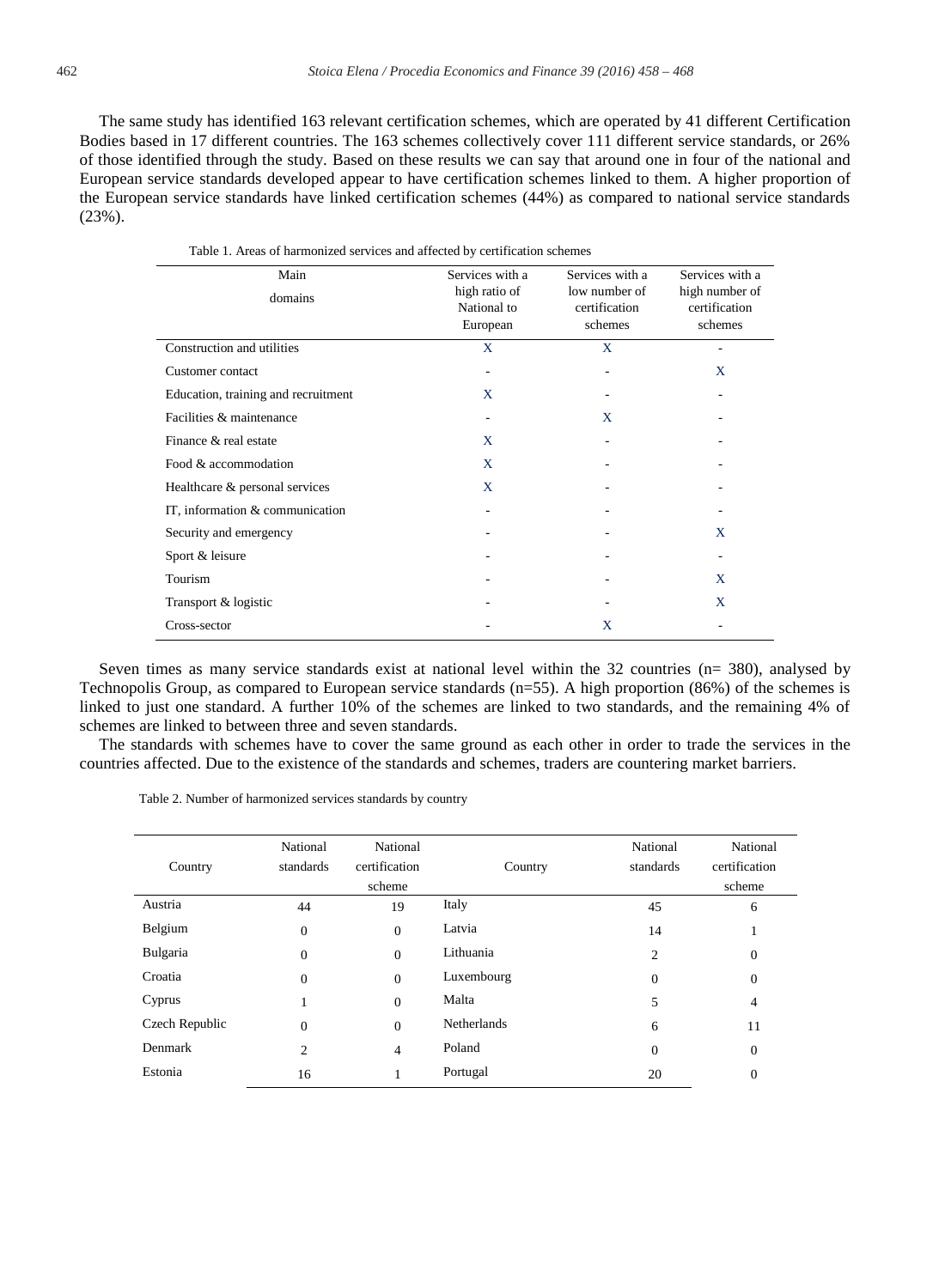*Stoica Elena / Procedia Economics and Finance 39 ( 2016 ) 458 – 468* 463

| Finland |    | $\mathbf{0}$   | Romania        | 9  | $\mathbf{0}$ |
|---------|----|----------------|----------------|----|--------------|
| France  | 78 | 30             | Slovakia       | 4  | 6            |
| Germany | 12 | 13             | Slovenia       | 0  | 0            |
| Greece  | 6  | 4              | Spain          | 40 | 25           |
| Hungary | 7  | $\overline{c}$ | Sweden         | 2  | 0            |
| Ireland | 4  | 5              | United Kingdom | 17 | 28           |

Of the 28 European Union countries, France, Italy, Austria and Spain have developed the largest number of national service standards (40+ each), while Belgium, Croatia, Luxembourg, Poland, Bulgaria, and Slovenia have yet to develop any standards in the field of services.

# *3.2 National identity in the eyes of migration*

Since 1500's the cultural map of the world has been changing because people started migrating. In most cases, one national culture forced its ideas and ways of life in the other cultural nation. This changes the ways some cultures exited for a long time.

OECD§§ shows a rise of immigration rate in the EU countries by 24% between 2005 and 2012. Another OECD statistics says that, on average, 59% of long-standing immigrants in the European Union held host-country nationality.

|  | Table 3. Non-Eu Immigrants and cultural diversity by host country |  |  |  |  |
|--|-------------------------------------------------------------------|--|--|--|--|
|  |                                                                   |  |  |  |  |

| Country        | Cultural<br>diversity | Non-EU<br>Immigrants     | Country        | Cultural<br>diversity | Non-EU<br>Immigrants     |
|----------------|-----------------------|--------------------------|----------------|-----------------------|--------------------------|
|                | index*                | % of total<br>population |                | index*                | % of total<br>population |
| Austria        | 0.10                  | 6.7                      | Italy          | 0.44                  | 5.5                      |
| Belgium        | 0.46                  | 4.0                      | Latvia         | 0.26                  | 16.0                     |
| Bulgaria       | 0.25                  | 0.4                      | Lithuania      | 0.03                  | 0.6                      |
| Croatia        | 0.06                  | 0.4                      | Luxembourg     | 0.18                  | 5.9                      |
| Cyprus         | 0.13                  | 7.4                      | Malta          | 0.43                  | 3.0                      |
| Czech Republic | 0.1                   | 2.6                      | Netherlands    | 0.78                  | 2.0                      |
| Denmark        | 0.49                  | 4.0                      | Poland         | 0.04                  | 0.1                      |
| Estonia        | 0.16                  | 14.6                     | Portugal       | 0.04                  | 3.1                      |
| Finland        | 0.05                  | 2.1                      | Romania        | 0.26                  | 0.1                      |
| France         | 0.26                  | 3.8                      | Slovakia       | 0.17                  | 0.3                      |
| Germany        | 0.25                  | 5.7                      | Slovenia       | 0.29                  | 3.9                      |
| Greece         | 0.18                  | 7.3                      | Spain          | 0.13                  | 6.9                      |
| Hungary        | 0.04                  | 0.8                      | Sweden         | 0.19                  | 3.9                      |
| Ireland        | 0.36                  | 2.2                      | United Kingdom | 0.19                  | 3.9                      |

§§ OECD: Indicators of Immigrant Integration 2015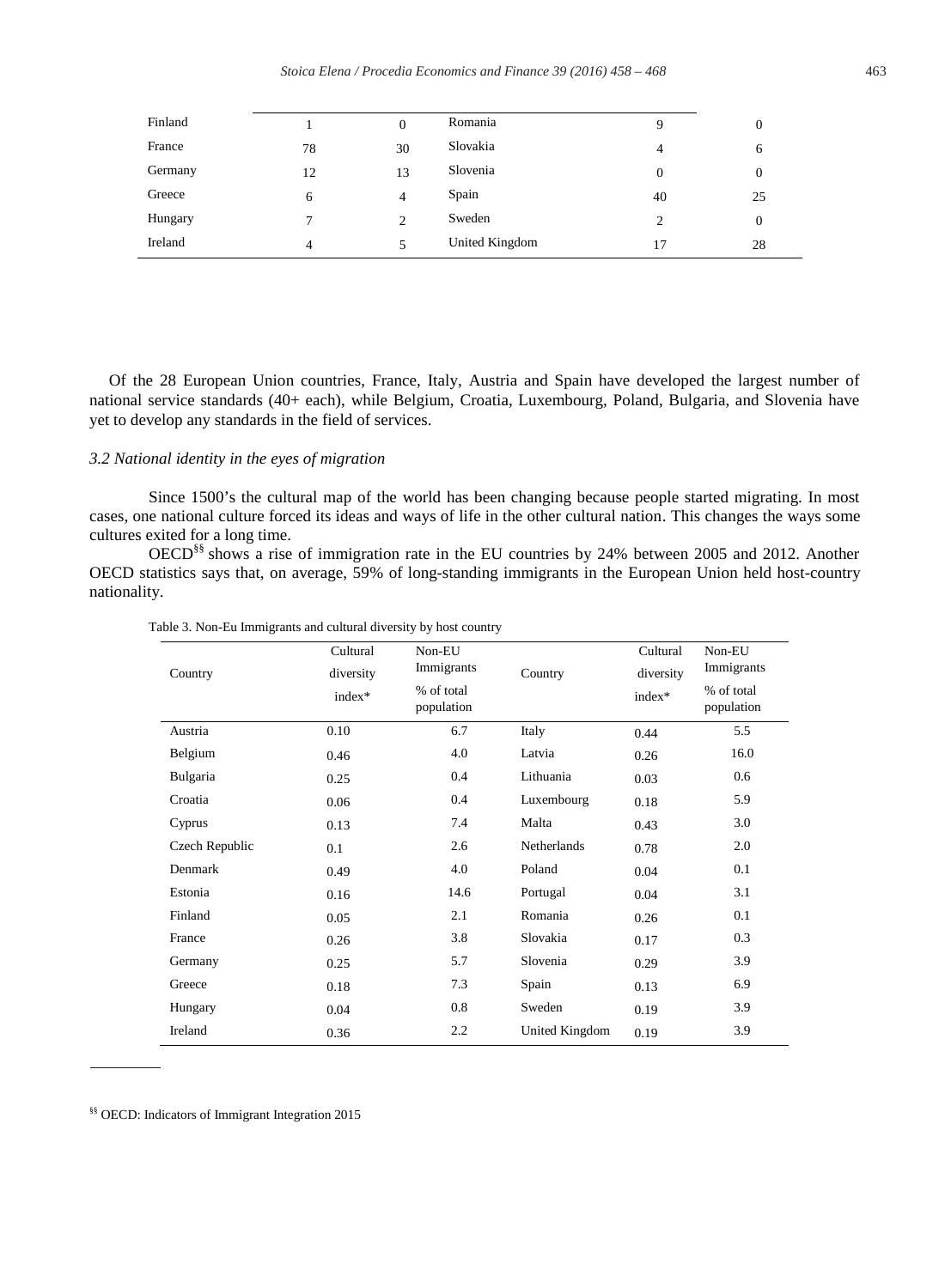What Europe is facing today, is an inflow of migrants of very diverse in terms of national identities, profiles and cultures. There is a shift in the nationality of people arriving in the EU: while Syrians and Eritreans each accounted for about a fourth of the inflows in 2013 and 2014, only 6% of all people in 2015 were Syrian. By mid-2015, the main nationalities passing through EU were Eritreans (27%), Nigerians (11%), Somalians (9%), Gambians (5%) and Sudanese (5%).



Fig. 4. Origin of people applying for asylum in the EU (Eurostat) in numbers

On the other hand, the longitudinal methodological approaches shows that many minority groups express more intense attachment to the value of maintaining their own traditions and cultures and explains the complexity of the process inside the host country. In this situation, the population structure change, provide the opportunity to ask about the new national behaviour. The mixed social, economic, political and cultural implications of immigration have frequently been assessed as a whole. Now, we have to assess the effective impact of migration in the eyes of cross-cultural values in order to establish the degree of importance relating to European standardization provision.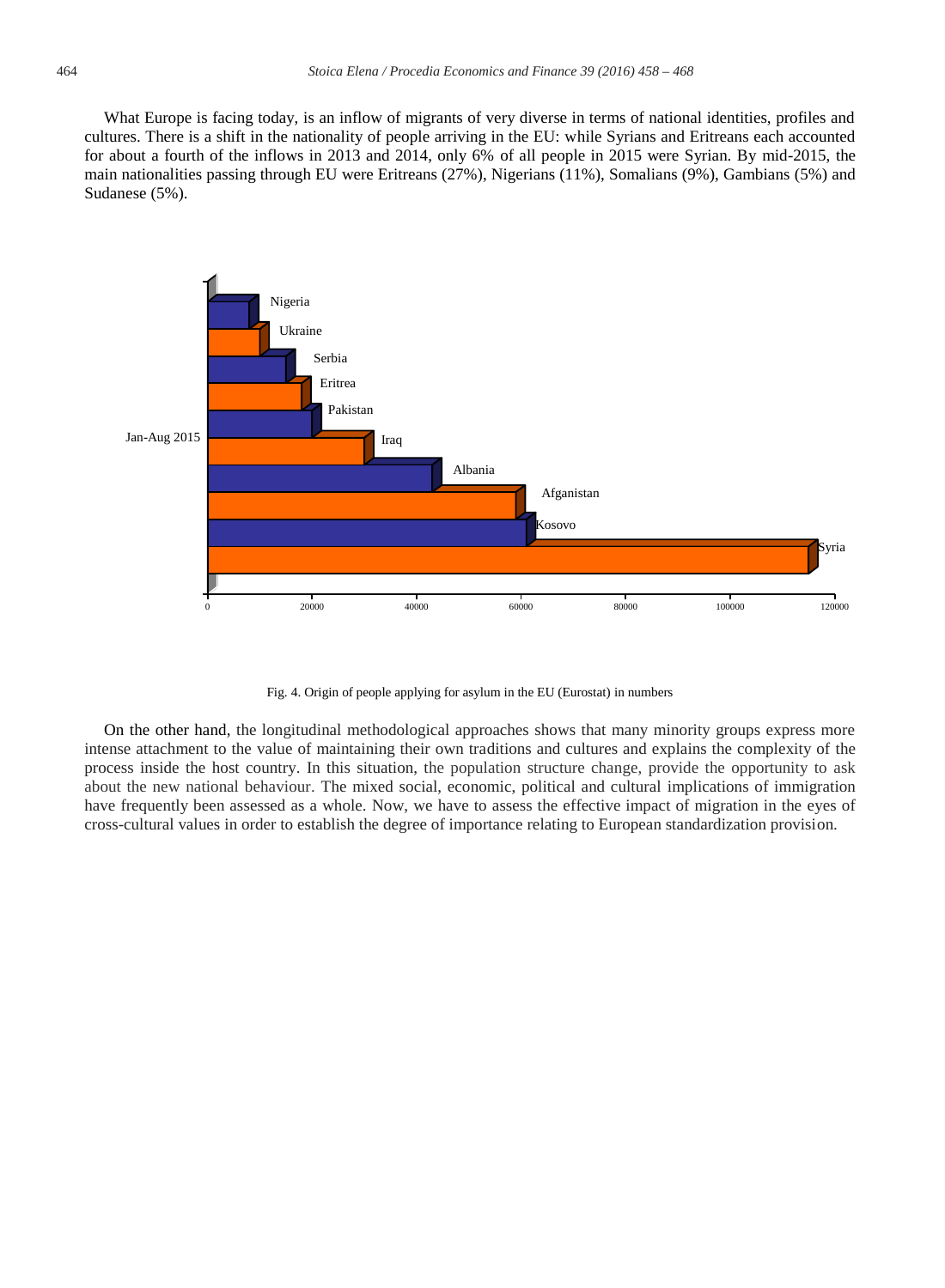#### **4. Strategy to redefine Europeans**

As literature tells us, there are several conditions that may cause national identity to come into conflict with European identity. Factors such as economic decline, migration, etc., can bring about such re-evaluations of identities. The other category of arguments suggests that European identity can be constructed and can function alongside national identities, because their markers of cohesiveness are different. While national identities are based on perceived primordial allegiances and are enforced by shared cultures and history, attachment to the European Union is based on what Habermas (2001) calls "constitutional patriotism".

A comparison made by Eurobarometer refers to the sense of European citizenship compared with national citizenship\*\*\* and shows that a majority of respondents continue to see themselves as European citizens. However, almost four out of ten Europeans define themselves solely by their nationality (39%). A majority of respondents define themselves solely by their nationality in three Member States: the United Kingdom (58%), Greece (53%) and Cyprus (51%). In Bulgaria, identical proportions of respondents define themselves solely by their nationality (49%) and as citizens of the EU (49%).



Fig. 5. The sense of European citizenship compared with national citizenship (Eurobarometer 82)

On the other hand, national identities are still dominant in Europe. The main distinguishing characteristics of the EU from the nation-state are the absence of a shared language, a uniform media, common education system and a central state structure. Surveys show that, people in Europe prefer maintaining their national identity and sovereignty, but increasing number of people has European identity in addition to their national identities.

Although individuals may have multiple identities, specific contexts and circumstances dictate which identity becomes more important at a particular time. The nature of the relationship between different identities is dictated by the categories those identities belong to. One can distinguish between contrasting and non-contrasting identities: the first type accounts for the identification with groups belonging to the same category, while the latter refers to groups belonging to different categories (Sen, 2007).

<sup>\*\*\*</sup> Standard Eurobarometer 82, Autumm 2014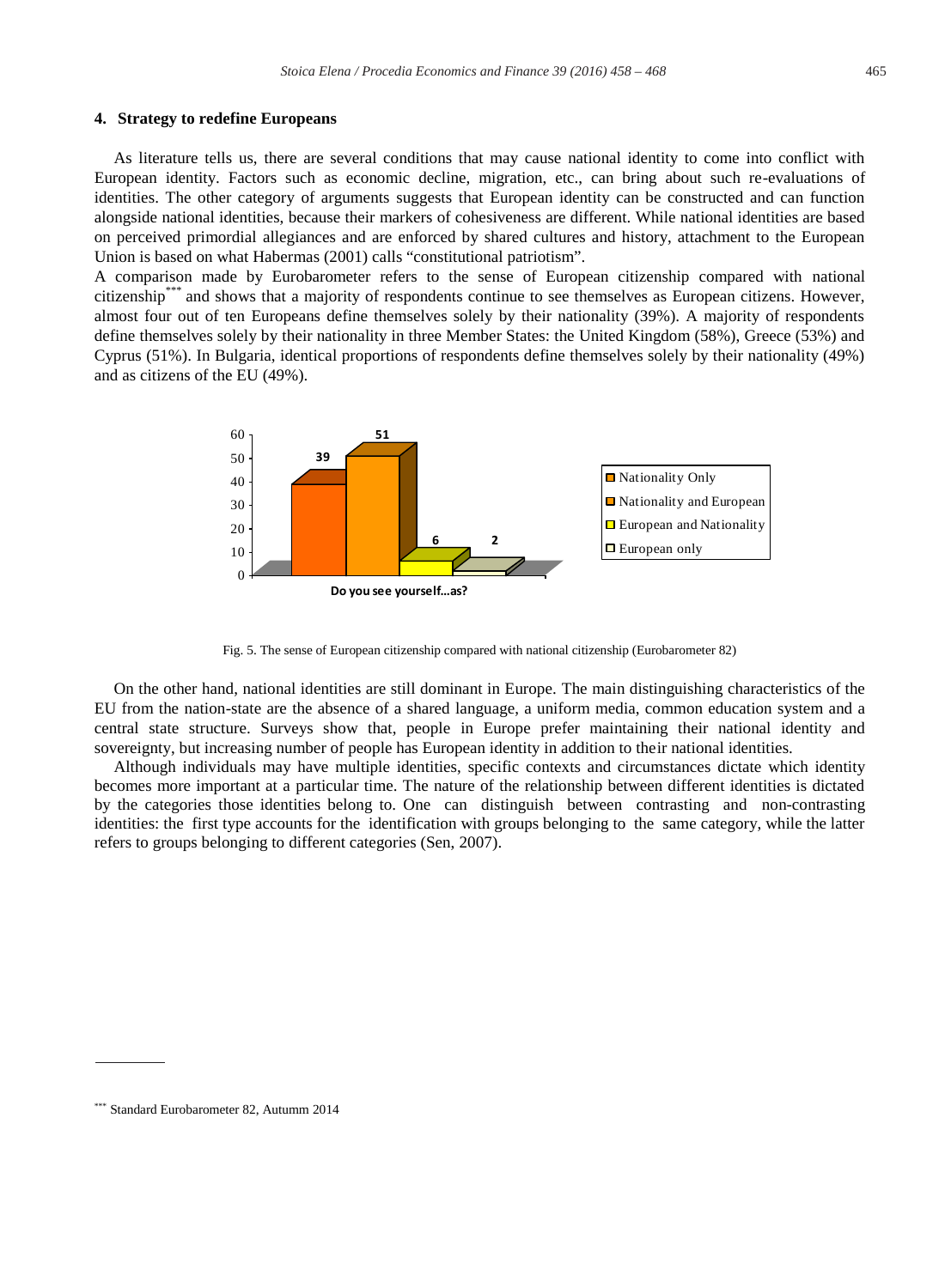

Fig. 6. The sense of European and national attachment by country (Eurobarometer 82)

# **5. Results**

# *5.1. Study on correlation and conclusions*

In the European Union, ethnic and cultural diversity, but also pluralism of values and ways of living are increasing and the same seems to gradually, even though asymmetrically, apply for the neighbouring countries.

Since cultural diversity and ethnic fractionalization supposed to have negative impact on social cohesion and favor inequalities, it should be tested whether those can have impact also on standardization process.

Although, it has not been statistically tested whether and what kind of correlation can be made among these different variables, I simply compare the scores of different countries variables in order to check whether the hypothesis that cultural diversity has multiple negative effects on standards.

|  |  |  | Table 4: Study on correlation between variables |  |  |
|--|--|--|-------------------------------------------------|--|--|
|--|--|--|-------------------------------------------------|--|--|

| Cultural diversity<br>index | Non-EU<br>Immigrants | Total attached to<br>the country | Attached<br>to the EU | National<br>standards |
|-----------------------------|----------------------|----------------------------------|-----------------------|-----------------------|
|                             |                      |                                  |                       |                       |
|                             |                      |                                  |                       |                       |
|                             |                      |                                  |                       |                       |
| 0.031820246                 |                      |                                  |                       |                       |
|                             |                      |                                  |                       |                       |
| -0.343240175                | $-0.027125429$       |                                  |                       |                       |
|                             |                      |                                  |                       |                       |
| $-0.032843302$              | 0.21073565           | 0.09362064                       |                       |                       |
| 0.017903088                 | 0.247875043          | -0.303400012                     | 0.058865336           |                       |
|                             |                      |                                  |                       |                       |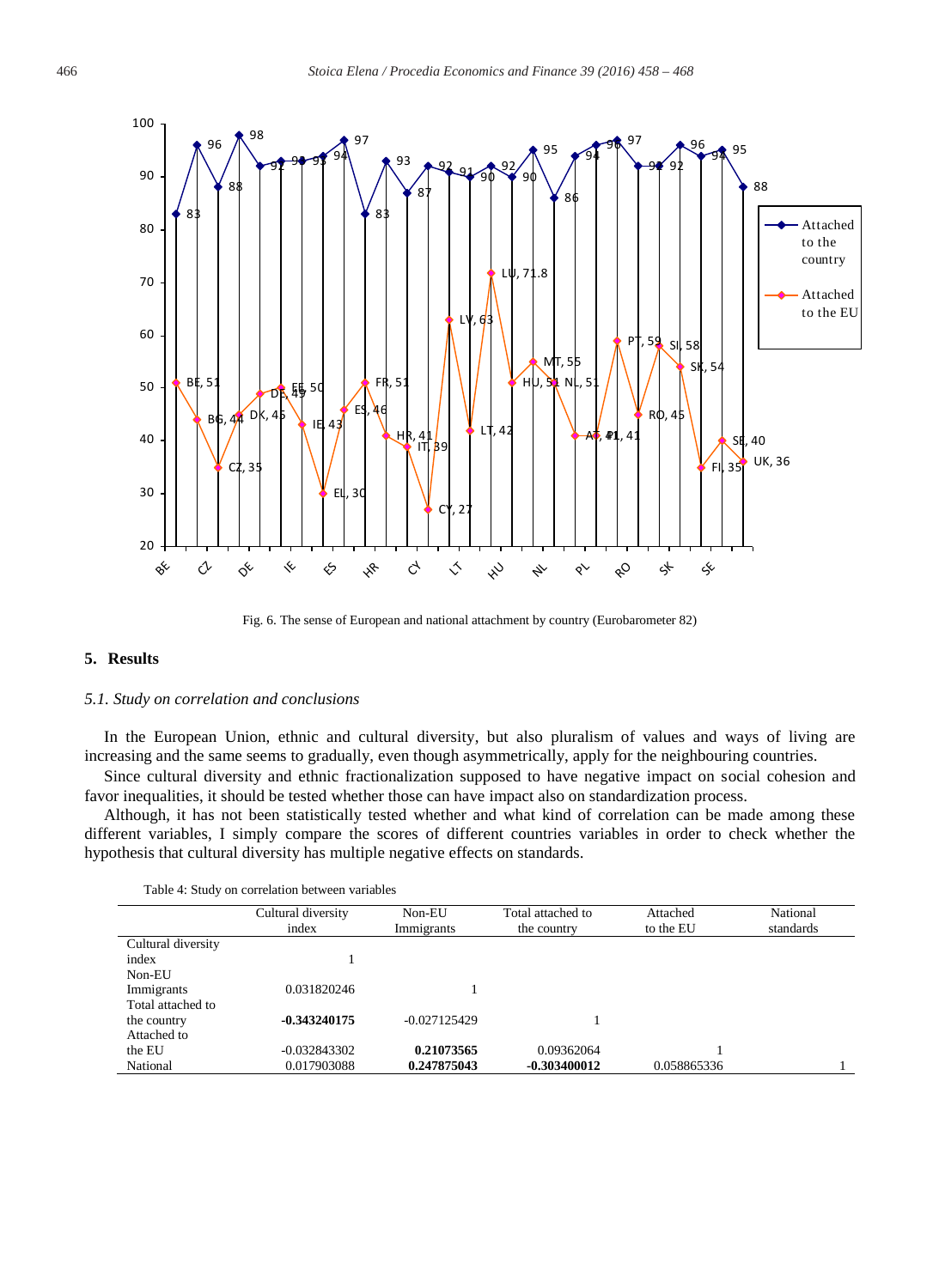| standards     |            |            |                |                |             |
|---------------|------------|------------|----------------|----------------|-------------|
| National      |            |            |                |                |             |
| certification |            |            |                |                |             |
| scheme        | 0.10804772 | 0.09343296 | $-0.257997518$ | $-0.111415158$ | 0.750494011 |
|               |            |            |                |                |             |

Pearson's correlation coefficient:  $r= +/- 0.5$  large effect size

 $r= +/- 0.3$  medium effect size  $r= +/2$  0.1 small effect size

The correlation matrix in Table 4 shows that not all associations are consistent with theoretical predictions, and few are statistically significant. The results of this analysis offer good evidence that there are no strong empirical backgrounds among all the six analysed economic and social dimensions, most of these correlations being small, which reveals a very low degree of impact.

The widely accepted assumption that cultural diversity and ethnic fractionalization have negative impacts on institutional and economic performance, social cohesion and economic policies is not confirmed.

The cultural diversity has a medium negative impact on attachment to the country (-0.343), but no significant correlation with attachment to the European Union. Also, high national identity displays a negative effect towards standardization (-0.303). As that table shows, there is a positive, but low association of migration with national standards (0.247). The correlation above shows that the attachment to the EU rises as the immigration, but with a slow trend (0.210).

To demonstrate the effectiveness of the European system, the Community needs a strong standards system at European level which is able to ensure that international standards, elaborated and transposed into European standards to support Community policies, are coherent with these policies. A diversified system based on many competing National Standards Bodies could never play such a role.

# *5.2. Further research*

A great deal of work remains to be done examining other measures of impact and also considering how different dimensions of economic and social variable are influence the standardization process. Alongside this, a broader range of immigration indicators should be examined.

It would seem prudent to maintain a periodic watch on the rate of development of national and European service standards, to ensure that any proliferation does not begin to introduce barriers to trade in services as a result of competing or conflicting requirements. This because of the rise of the number of certification schemes in the area of services.

# **References**

Airriess, C. A. and Miyares, I. M., (2007). Exploring contemporary ethnic geographies, in I. M. Miyares and C. A. Airriess, eds. *Contemporary Ethnic Geographies in America,* Rowman and Littlefield, Lanham, MD, pp. 1-26

Brubaker, R., (1992). Nationhood and Citizenship in France and Germany, Harvard University Press, Cambridge, MA

Cohen, R. (1994). Frontiers of Identity, The British and Others. London: Longman.

De Haas, H., (2010). Migration and development. A theoretical perspective, Blackwell Publishing Ltd, London

Ekberg, J., (1999). Immigration and the public sector. Income effects for the native population in Sweden. Journal of Population Economics, 12(3), pp. 411–430

Gannon, M. & Pillay, R., (2013). Understanding global cultures. Metaphorical journeys through 31 nations, clusters of nations, continents, and diversity", Sage, Los Angeles

Gellner, E., (1964). Nationalism, in *"Thought and Change",* University of Chicago Press, Chicago, pp.147-180

Habermas, J., (2005). Old Europe, new Europe, core Europe: Transatlantic relations after the Iraq war, Verso Book, London

Hojelid, S., (2001). European Integration and the Idea of European Identity: Obstacles and Possibilites", ECPR Joint Sessions Grenoble 2001, Workshop

Hawkins, M,. (2007). Ethnic festivals, cultural tourism, and pan-ethnicity, in "*Contemporary Ethnic Geographies in America",* I. M. Miyares and C. A. Airriess,*,* Lanham, MD: Rowman and Littlefield, pp. 375-395.

Loughlin I and Peters B.G. (1997). State traditions, administrative reform and regionalization, in M. Keating and Loughlin J.(eds.), The Political Economy of Regionalism, London, Routledge, pp. 41-62.

Renan, E., (1882). Qu'est-ce qu'une nation? in J. Hutchinson and A. D. Smith, eds. 1994. "*Nationalism",* Oxford University Press, Oxford Sen, A., (2007). Identity and violence: the illusion of destiny., WW. Northon Company, New York